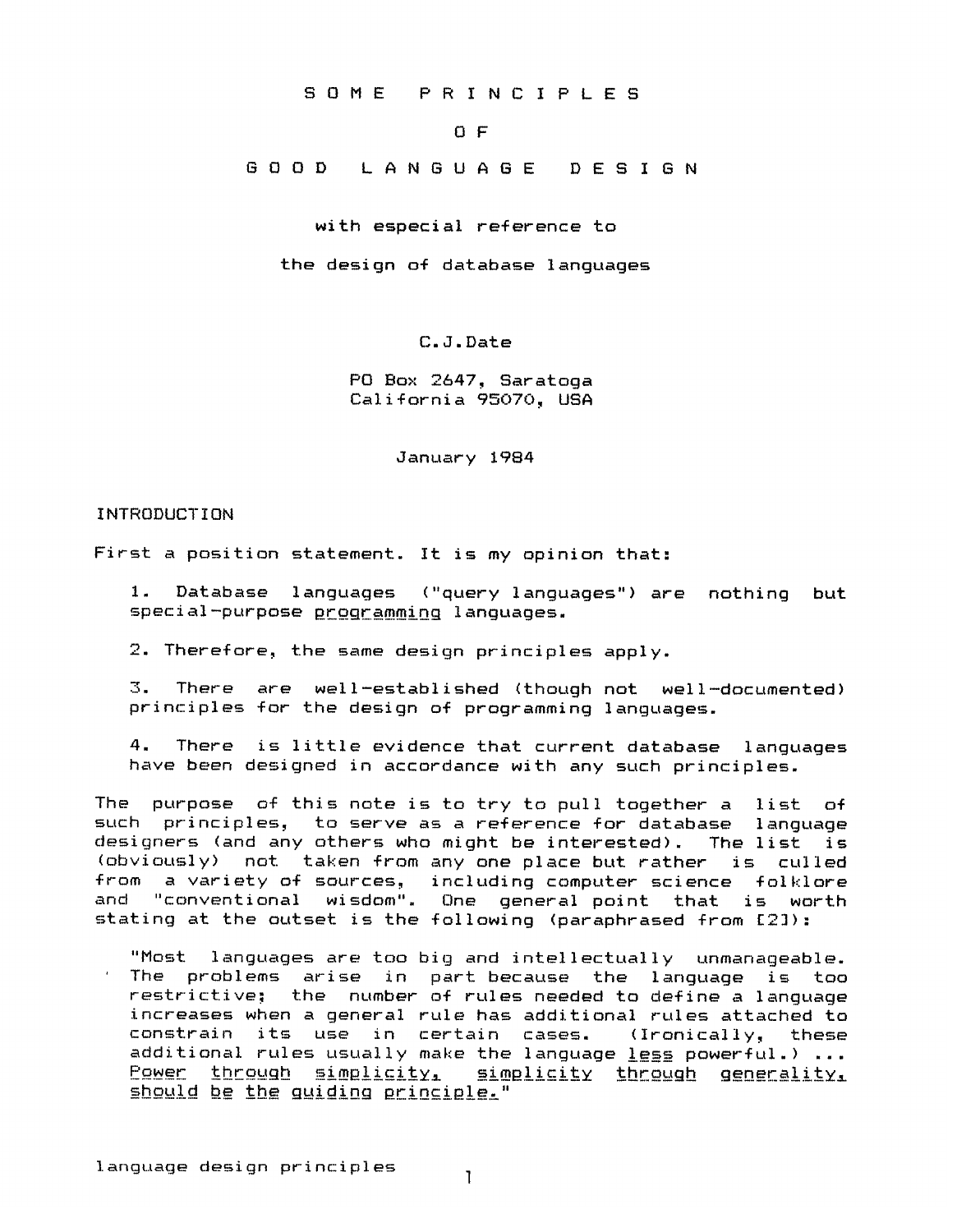## ORTHOGONALITY

The "guiding principle" espoused in the foregoing quote is frequently referred to in language design circles as the  $\frac{1}{2}$  principle of orthogonality. The term "orthogonality" refers to what might better be called "concept independence": <u>Distinct</u>  $\frac{1}{2}$  . In  $\frac{1}{2}$  . In the term  $\frac{1}{2}$  . The term  $\frac{1}{2}$  refers to  $\frac{1}{2}$ what he might between the called "concept": Distiller independence in the concept induction of the concept independence in the concept in the concept in the concept in the concept in the concept in the concept in the conce  $\frac{1}{2}$ 

\* An example of orthogonality is provided by the FL/I rule that allows any scalar-valued expression to appear wherever a<br>scalar value is required, instead of insisting on (e.g.) a simple identifier in certain specific contexts. The effect of this rule is to allow scalar expressions to be arbitrarily nested; for example, the subscript in a subscripted variable  $t\sim\tau$  rule is to allow scalar- expressions to allow scalar- expressions to be arbitrarily  $\tau$ nested; for example, the subscription and subscription of the subscription of the subscription of the subscript<br>In a subscription of the subscription of the subscription of the subscription of the subscription of the subsc

 $*$  The prize example of <u>lack</u> of orthogonality is provided by. the fanset construct of DBTG. (I deliberately use the term<br>"fanset" [1] in preference to the unfortunate term "set" that is used in official DBTG literature.) The fanset construct bundles together at least three concepts and arguably as many as six,  $viz: (a)$  a relationship between an owner record and a set of member records: (b) a relationship among a set of member records: (c) certain integrity rules: (d) a set of access paths; (e) a scope for concurrency control purposes; and  $(f)$  a scope for authorization purposes. As a result, it access paths; (e) a scope for concurrency concept for control purposes; (e) and concept for concurrency control purposes; (e)  $\sim$ and the superstation of the specific purposes for a result, it is a former form needed for that purpose, because some program may now be using it as an access path. This is only one example of the kind of needed for the purpose of the purpose some purpose some program may now be using the using the using the using  $\frac{1}{2}$ it as an access path. This is only one example of the kind of

The advantage of orthogonality is that it leads to a coberent language. A coherent language is one that possesses a simple,<br>clean, and consistent structure (both syntactic and semantic), a structure that is easy for the user to grasp. If the language is coherent, users are able (perhaps without realizing the fact) to build a simple mental model of its behavior, from which they can make extrapolations and predictions with confidence. There should be no exceptions or unpleasant surprises. In a nutshell, the manuals are thinner, and the training courses are shorter. As reference [5] puts it: "Orthogonal design maximizes expressive re the training are the training courses are the training courses are shorter.<br>Assume thinking courses and the training courses and the training and the training of the training of the trai reference formulation and an orthogonal design maximizes expressive expressive contract of the system of  $p$  while a weightly deletering deleterious superfluities.  $\frac{1}{2}$ 

of A number of related points arise from the notion  $\mathcal{L}$  number of relations are not related points are not only in the notion the notion the notion the notion  $\mathcal{L}$ 

1. The number of concepts should be small (though not necessarily minimal), in order that the language may be easy<br>to describe, learn, implement, and use. An example of the necessarily minimal), in order that the language minimal of the language may be easy to the language may be eas<br>In order that the language may be easy of the language may be easy of the language may be easy of the language to describe to describe the description of the secretary of the secretary of the secretary of the secretary of distinction between "small" and "minimality" is provided by the small in the small is provided by the small is<br>In the small distinct the small is provided by the small in the small in the small in the small is provided to operations of ordinary arithmetic: Given the operators "infix

 $\overline{2}$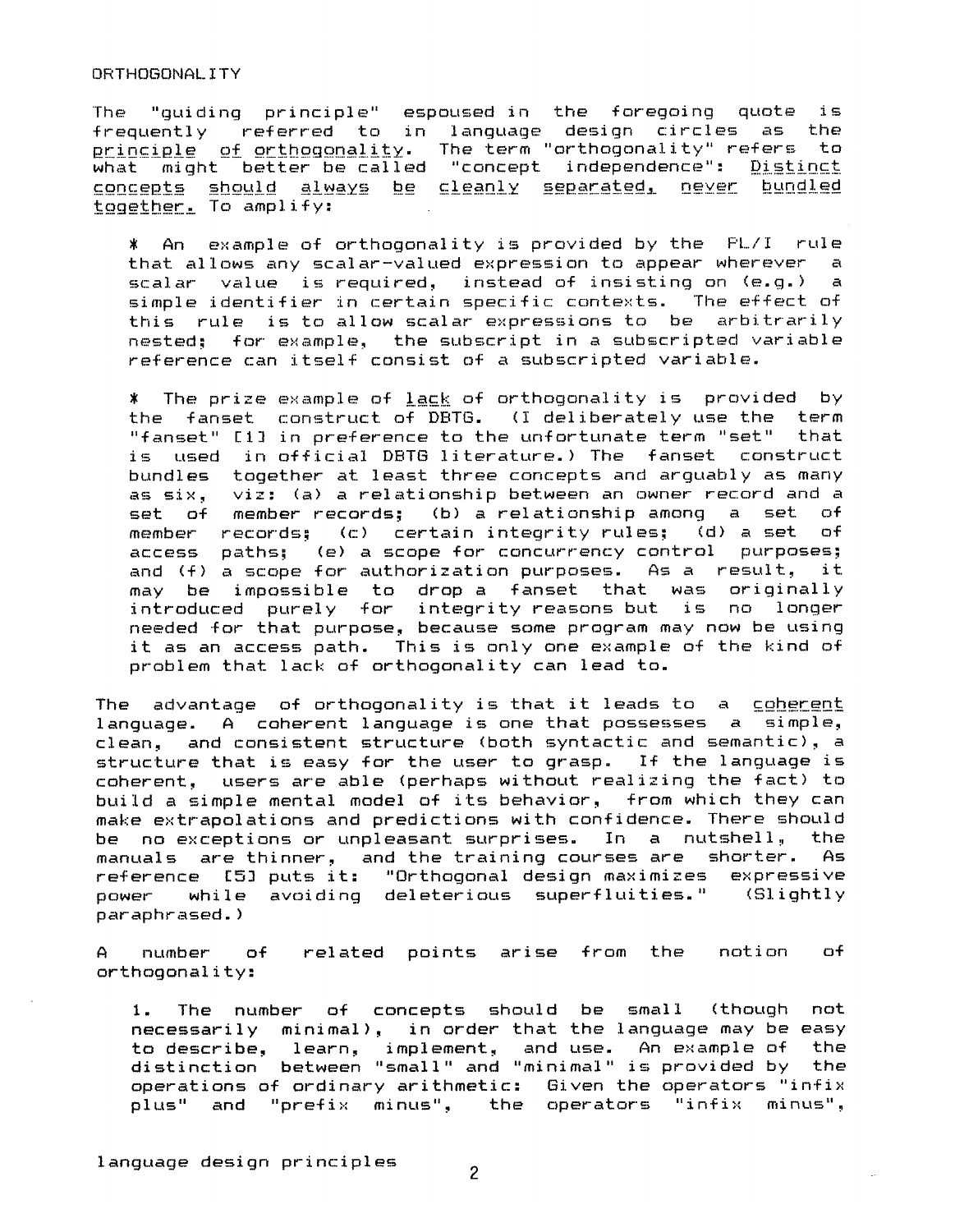"times", and "divide by" are allstrictly speaking unnecessary  $-$  but we would not think much of a language that excluded them. As another example, more directly relevant to database anguages per se, consider the-natural join operator of. elational algebra. Natural join is not a primitive operatorof the algebra (it is equivalent to a projection of a restriction of a product), and so it may be excluded from a minimal set of relational operators (and is in fact so excluded from many relational languages, including in particular the "structured query language"  $SGL$ ); however, it is of such overwhelming practical utility that a good case can be made for supporting it directly.

2. A given syntactic construct should have the same meaning everywhere it appears. Counterexample: Consider the two DBTG FIND statements below.

FIND DUPLICATE EMP USING SALARY

**SALARY** field in the User Work Area; in the second, it refers to the SALARY field in the current EMP record. Error potential is  $\mathcal{S}_\mathbf{R}$  in the current EMP record. Error potential is the current EMP record. Error potential is the cord

3. syntax everywhere it appears. Counterexamples: (a) In SQL, the SALARY field of the EMP table is referred to as EMP. SALARY in some contexts, as SALARY FROM EMP in others, and as EMP(SALARY) in still others: (b) in SQL again, rows of tables are designated as "\*" in SELECT and COUNT but as blank in INSERT and DELETE  $(e.q.,$  why is the syntax not DELETE  $*$  FROM T  $?$ ).

 $4.1$ or not executed -- there should be no halfway house. It should not be possible for a statement to fail in the middle and leave the database (or other variables) in an undefined state. Counterexamples: In SQL (at least as implemented in the IBM product SQL/DS). the set-level INSERT. UPDATE, and DELETE statements are not atomic.

Symmetry: To quote Polya [3] (writing in a different 5. context): "Try to treat symmetrically what is symmetrical, and do not destroy wantonly any natural symmetry." Counterexamples: In SQL, (a) a GRANT of UPDATE authority can be field-specific, but the corresponding REVOKE cannot, and neither can a GRANT of SELECT authority; (b) in a table that permits duplicate rows, the INSERT and DELETE operations are not inverses of each other.

following rule is another aspect of symmetry: The Default assumptions should always be explicitly specifiable. Counterexample: In SQL, "nulls not allowed" can be explicitly specified (via the NOT NULL clause), but "nulls allowed" (the

language design principles 3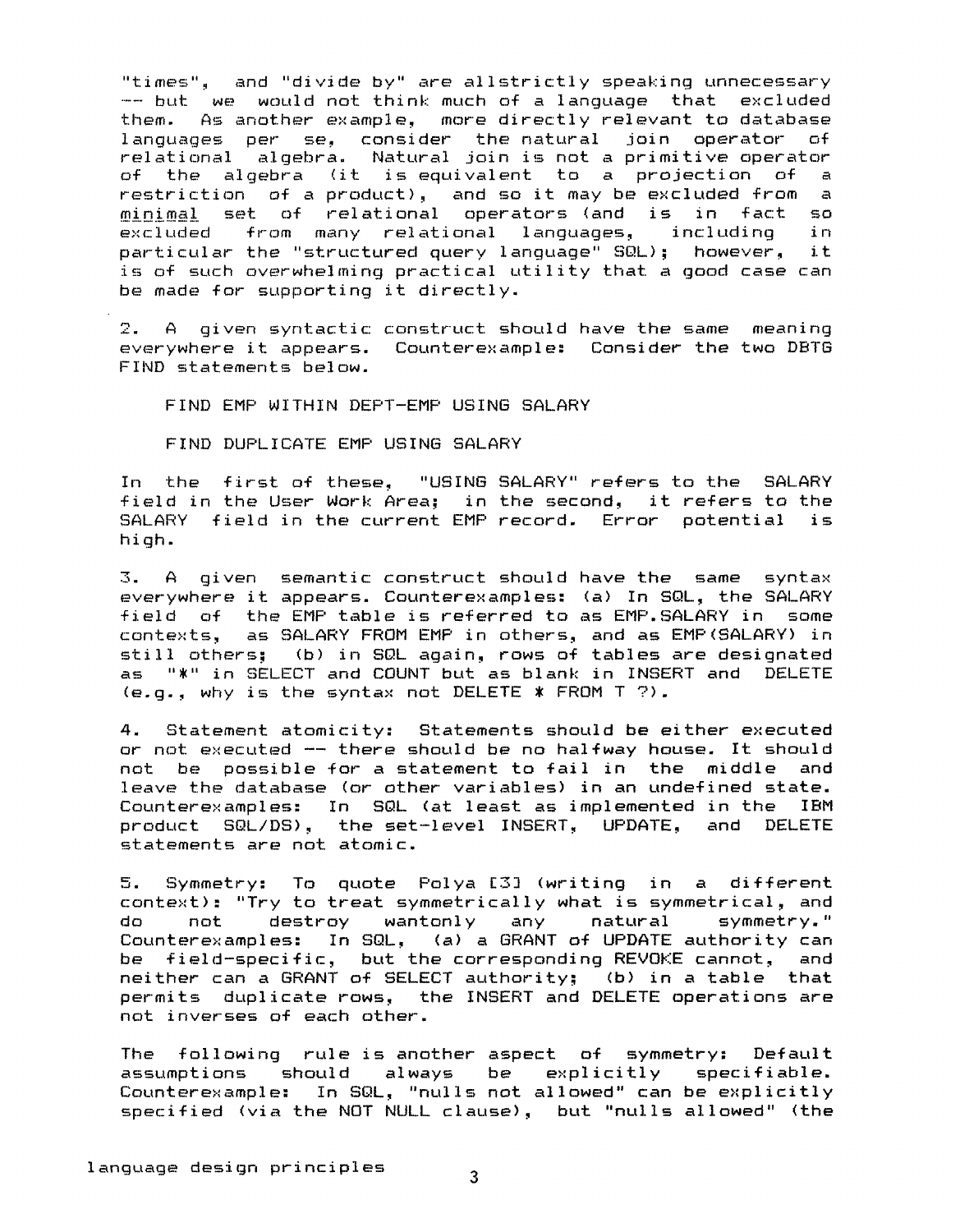default) cannot. It is difficult even to talk about a construct if there is no explicit syntax for it.

6. No arbitrary restrictions: While of course it is understood that the implementer may have to impose local restrictions for a variety of pragmatic reasons, such restrictions should not be built into the fabric of the language. Counterexamples: The keyword DISTINCT can appear at most once in a SQL SELECT statement; DL/I supports exactly ten distinct "lock classes" A, B, ..., J; DBTG does not allow a fanset to have the same record-type for both owner and member.

7. No side-effects: No amplification necessary. Major counterexample: Currency indicators  $i$ n **DRTG**  $($ which incidentally constitute the absolute linchpin of the DBTG data  $manipulation language!)$ .

8. Recursively-defined expressions: This does not mean that the language should necessarily support recursion per  $se$  -merely that it should not have artificial restrictions on the  $\lambda$  nesting of expressions. (This point was touched on earlier.) Counterexample: In SQL. (a) the aroument to a functionreference cannot itself be another function-reference, so that  $(for$  example) it is impossible in a single statement to compute the sum of a set of averages:  $(b)$  a subquery cannot involve a union (and that fact has numerous repercussions, beyond the scope of this short note). See the further discussion of expressions later.

LANGUAGE DEFINITION

The language should possess a rigorous (formal) definition that is independent of any particular implementation. The purposes of that definition are:

definitive answers to 1. To provide precise, technical questions and hence to act as the arbiter in any disputes;

 $2.$  To (attempt to) prevent the possibility of divergent and incompatible implementations;

3. Generally to serve as the reference source for users. manual writers, teachers, implementers, and anyone else who is concerned with the details of the language at any time.

Counterexamples: Just about every database language in wide usage today. SQL is superior to most in this regard, in that it does (now) possess a formal definition [6], but unfortunately that definition was not produced until after the initial implementation (and that implementation in turn formed the basis of many of the current commercial implementations). Many of the problems with SQL today-might-well-have-been avoided if the definition had been produced first.

language design principles

 $\overline{\mathbf{a}}$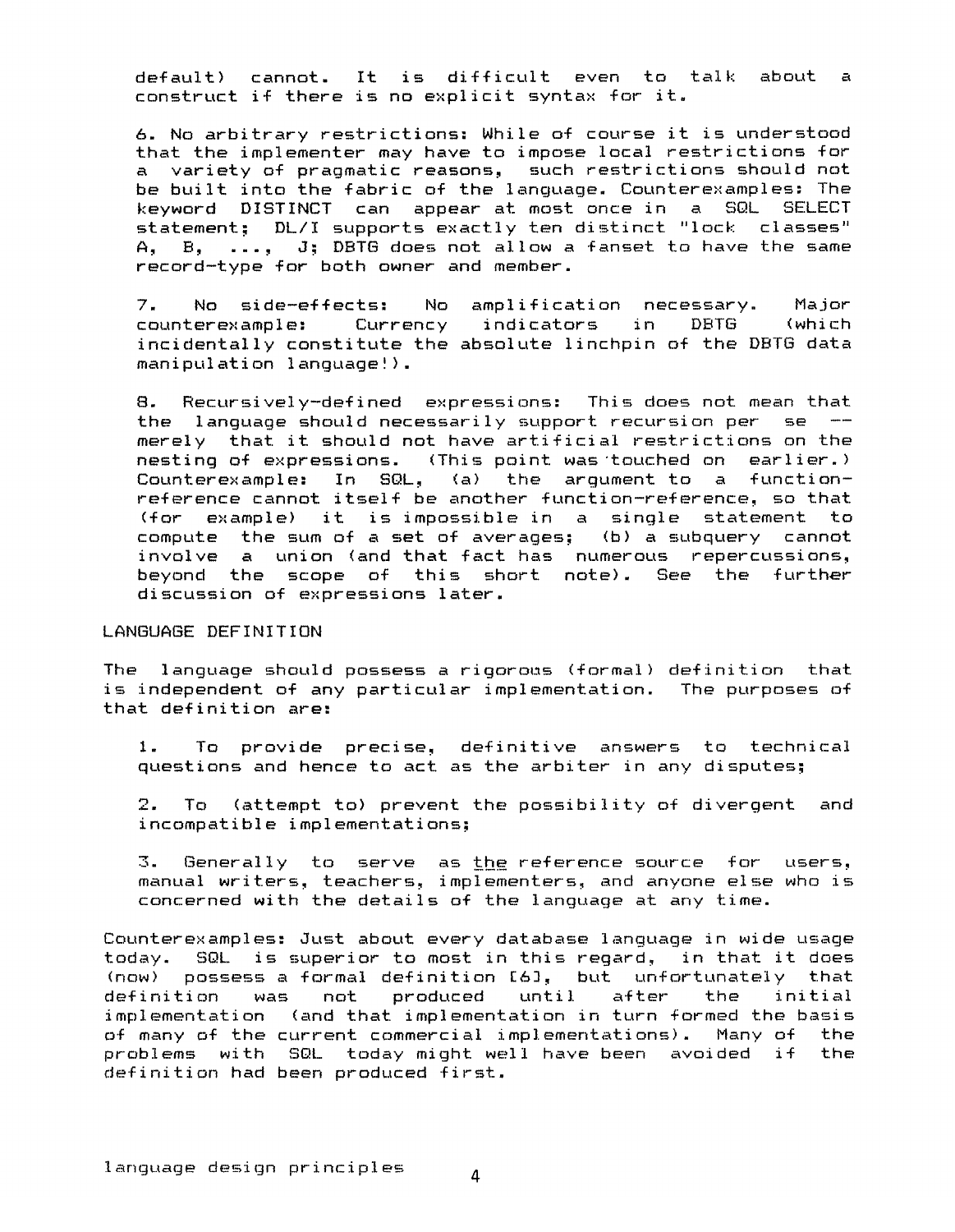## **EXPRESSIONS**

In general, the classes of data object supported by a given Ianguage fail into a natural nierarchy (or set of nierarchies). Lou exemple, leterrough fauguages sabbole cantes) cordinis, comp and scarars, and chese object trasses can be partially ordered as indicated in the following diagram:



(columns are neither higher nor lower than rows with respect to this hierarchic ordering). Now, completeness dictates that for each class of object it supports, a language should provide at least all of the following:

least all of the following: lect of the class from literal (constant) values and/or variables of lower classes (e.g., it should be possible in a relational language to construct a table from a set of arguments represented as row-expressions);

\* a means for comparing two objects of the class, at least for equality and possibly also for comparative rank according to some defined ordering;

\* a means for assigning the value of one object in the class to another;

\* a selector function, i.e., a means for extracting component objects of lower classes from an object of the given class  $(e.q.,$  it should be possible in a relational language to extract an individual column from a table);

 $*$  a general, recursively defined syntax for expressions representing objects of the given class that exploits to the full any closure properties the object class may possess  $f(x)$ ,  $f(x)$  and  $f(x)$  and  $f(x)$  is a valid scalar-expression, then it should be possible to specify the operands A and is a arbitrary scalar-expressions -- it should not be necessary to restrict them to be just simple variable-names).

It is instructive to examine a language such as SQL to see to what extent it meets this "expression completeness" requirement.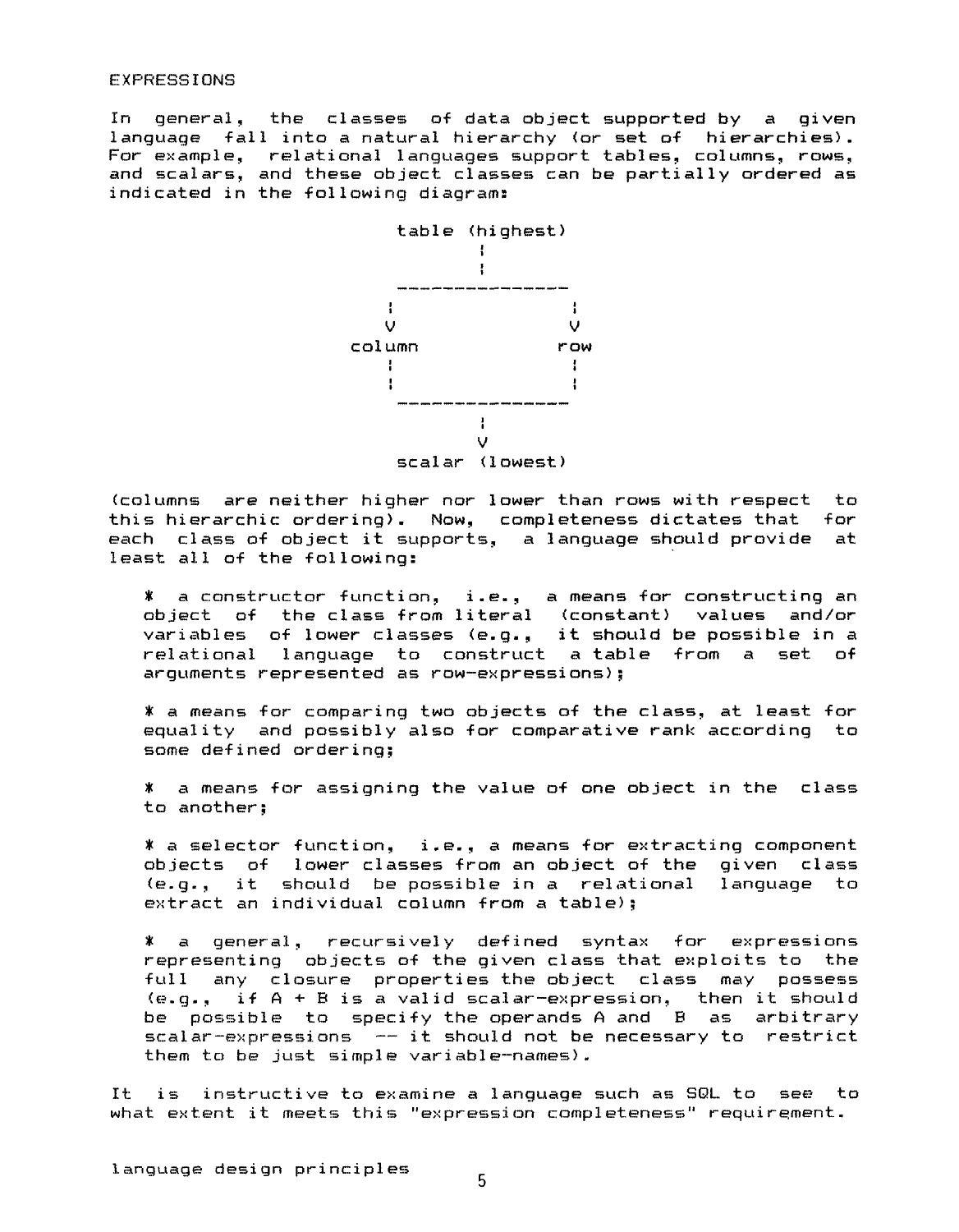## MISCELLANEOUS POINTS

conclude this short note by listing some additional design  $\mathbf{T}$ principles and objectives, taken from a variety of sources (as indicated), without however offering any additional comments.

From the definition of Algol 68 [5]:

\* Security

"Most syntactical and many other errors [should be easily detectable] before they lead to calamitous results. Furthermore, the opportunities for making such errors [should be dereatly reduced."

\* Efficiency

This point includes:

- Static type checking
- Type-independent parsing
- Independent compilation
- Loop optimization
- Representation (support for multiple character sets)

From an evaluation of a number of proposals for incorporating database functions into COBOL [4]: [Any COBOL database language  $shoutds$   $1$ 

- Be a natural extension of COBOL
- Be easy to learn
- Conform to a standard
- Support relations, hierarchies, and networks
- Promote quality programming
- Be usable as a query language
- $-$  Provide set-level access
- Have a stable definition
- Increase programmer productivity
- Be data independent
- Reflect user input in its design

### language design principles